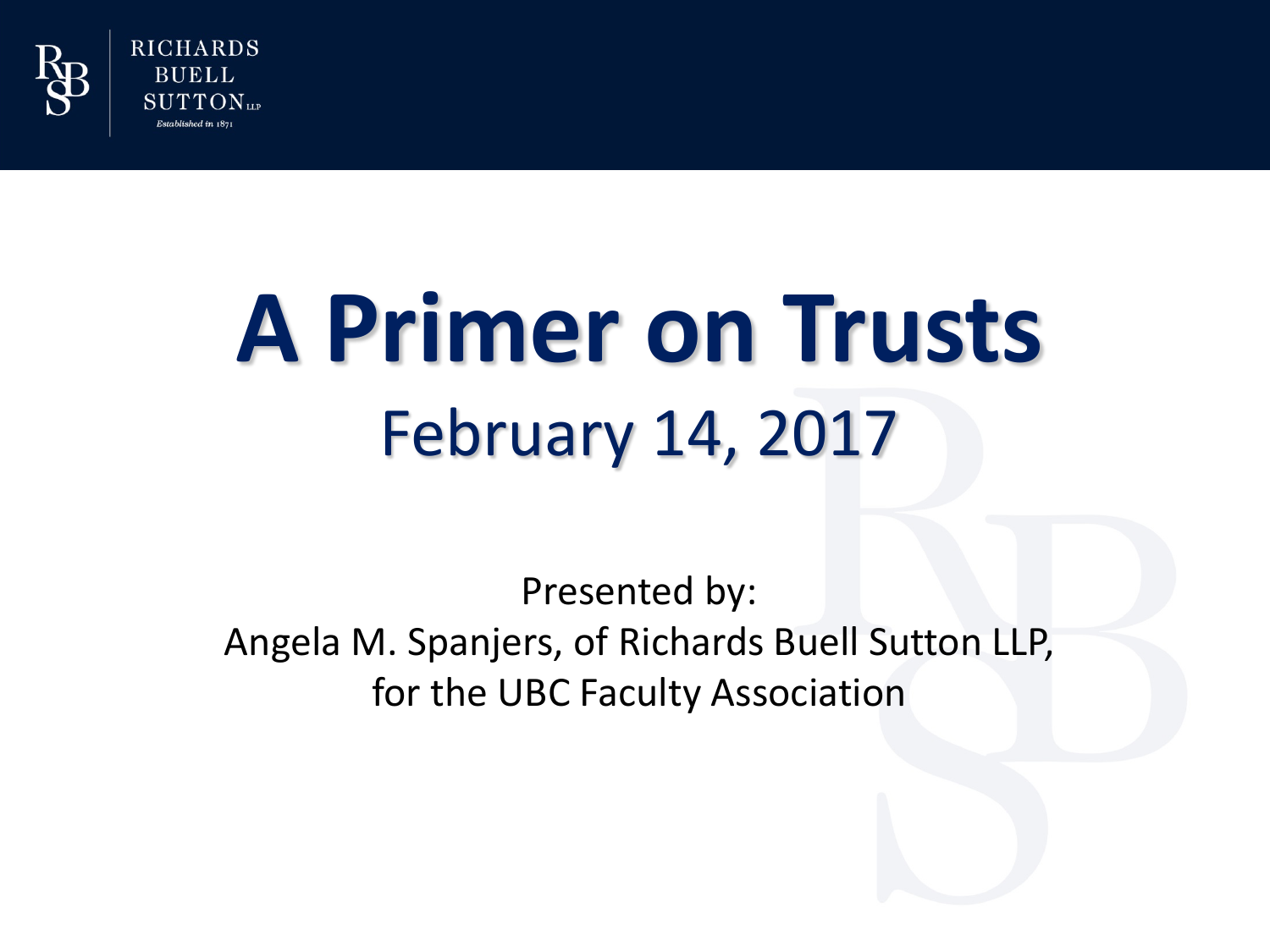

**RICHARDS BUELL SUTTON**LLP Established in 1871





- What is a trust?
- Three common types of trusts:
	- **▶ Testamentary Trusts**
	- Alter Ego / Joint Partner Trusts
	- Family Trusts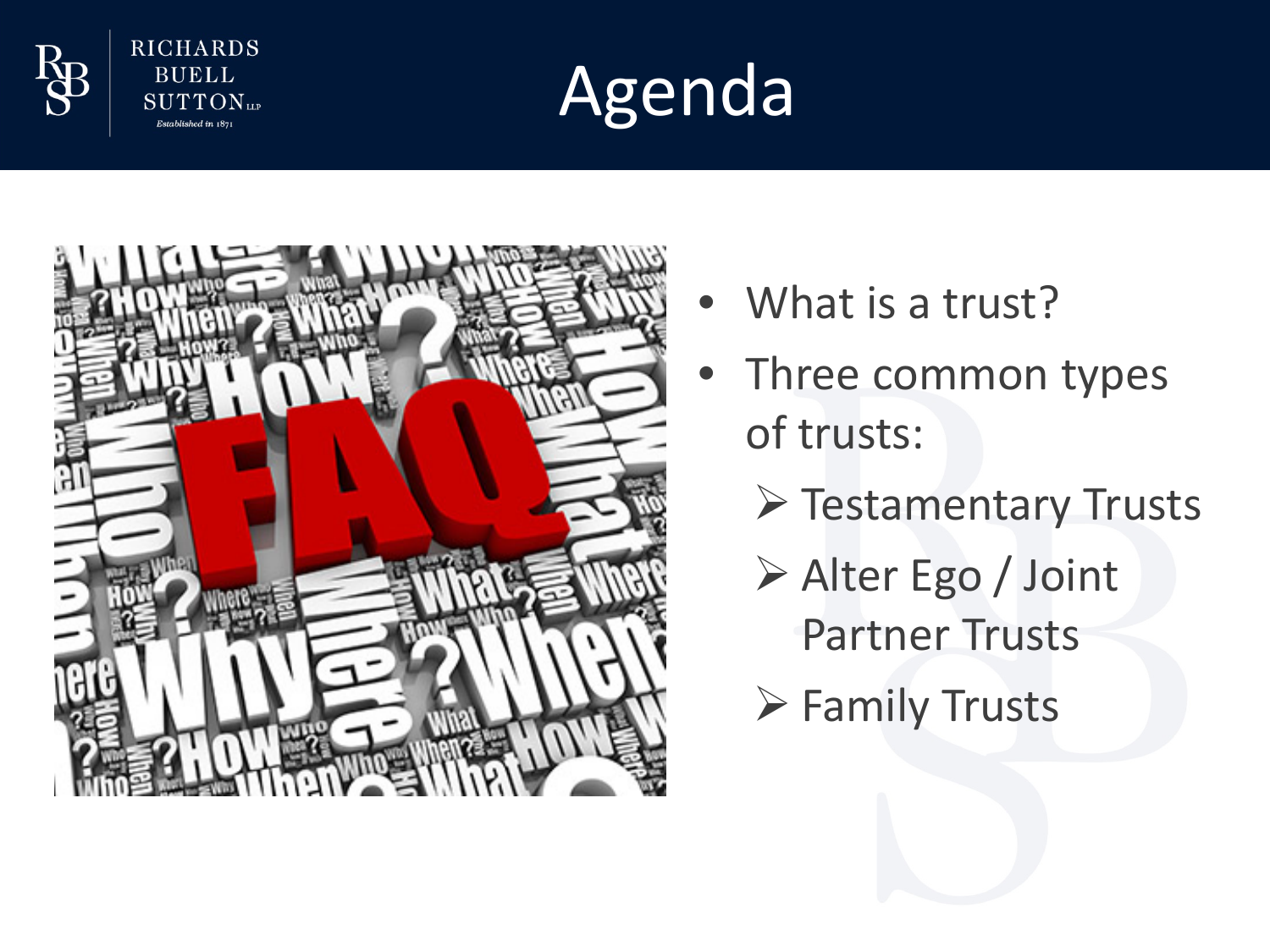

# What is a Trust?

- A trust arises whenever one person gives an asset to another to hold for the benefit of a third person.
- A trust is the relationship between the person who sets it up (the "**settlor**"), the person who manages the trust property (the "**trustee**") and the person who benefits from the trust settlement (the "**beneficiary**").
- A trust can be verbal ("Here, look after this and give it to my daughter on her 16<sup>th</sup> birthday") or it can be in writing.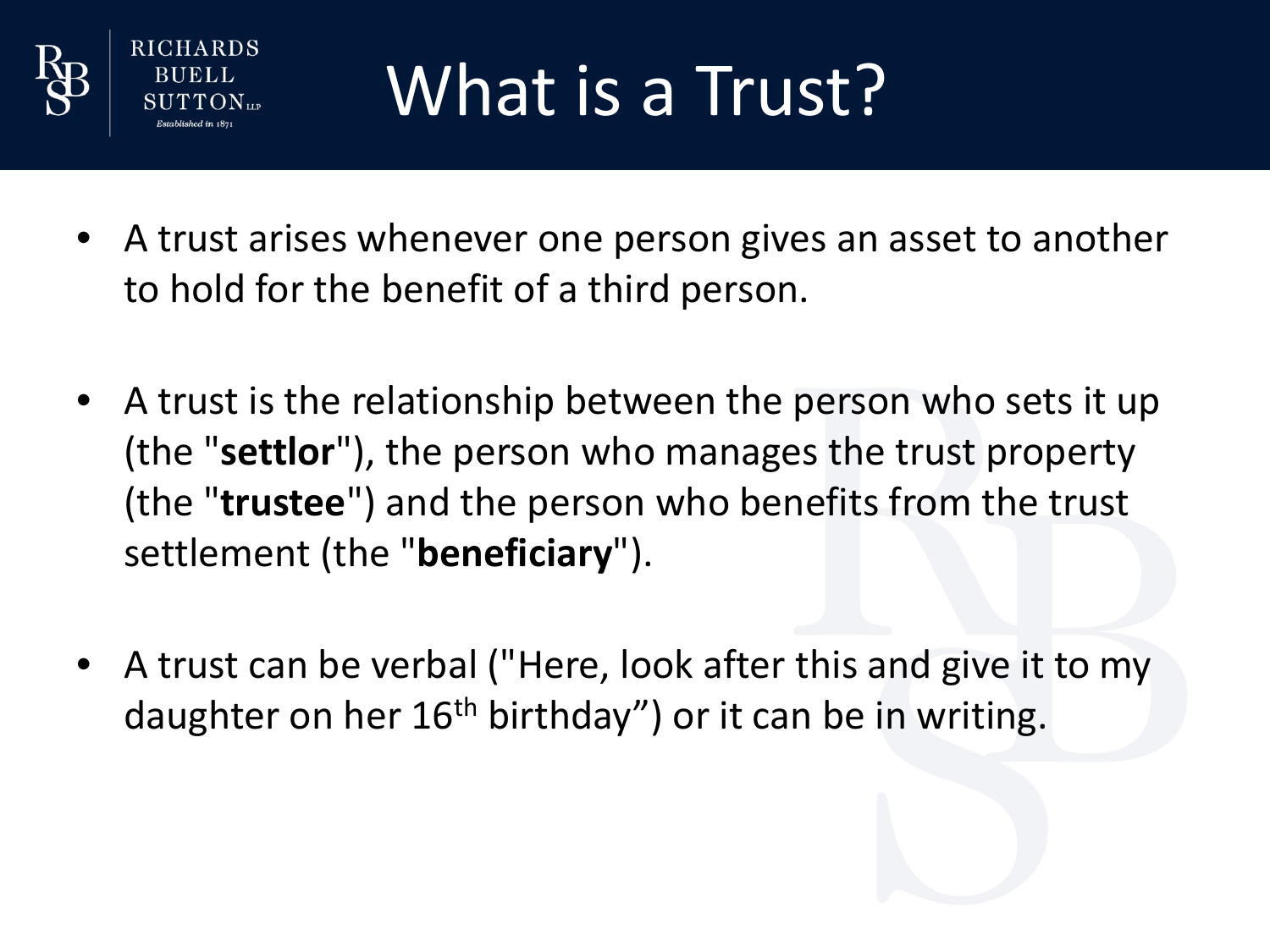



## Testamentary Trusts

- **Testamentary Trust**: a trust that takes effect after the creator of the trust has passed away. It is most commonly created by a Will.
- **Common Use**: an important tool to protect minor beneficiaries, disabled beneficiaries, spendthrifts and beneficiaries with substance abuse issues.
- **Creative Use**: consider using for other beneficiaries (i.e. your adult children who do not otherwise fit in the above-noted categories). The benefits can include:
	- **Creditor protection**
	- $\blacksquare$  Flexibility and control
	- Family income splitting opportunities (i.e. tax savings)
	- Reduction of future probate fees upon later deaths of the adult children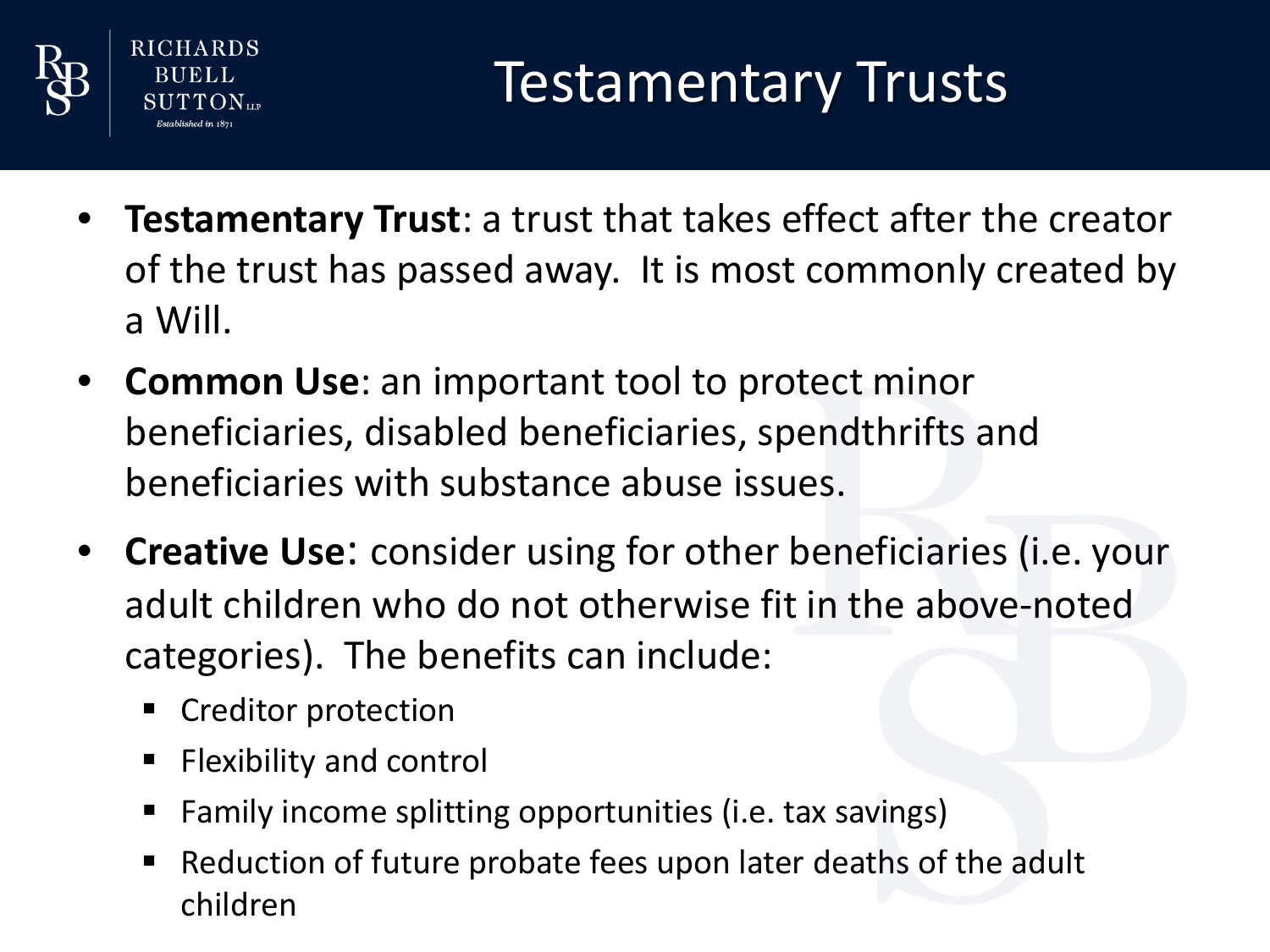

**RICHARDS** 

# Issues with Wills

- **Probate**
	- Survivors may not have access to most of the property or assets during the probate process which could last 9 to 12 months or longer.
	- Fees payable (legal, executor, accounting and probate). Probate fees are 0.6% for assets worth \$25-50,000 and 1.4% for assets above \$50,000.
	- Privacy is compromised.
- **Wills Variation**
	- In BC, pursuant to the provisions of the *Wills, Estates and Succession Act*  ("**WESA**"), any "spouse" or child (natural/adopted) can apply to vary your Will within 180 days of probate issuing if he or she is unhappy with his or her share under your Will.
	- Increases legal costs.
	- Freezes the estate assets.
	- $-$  Uncertainty  $\rightarrow$  your wishes may not govern.

**If you are concerned with these issues, you may consider using an** *inter vivos* **trust.**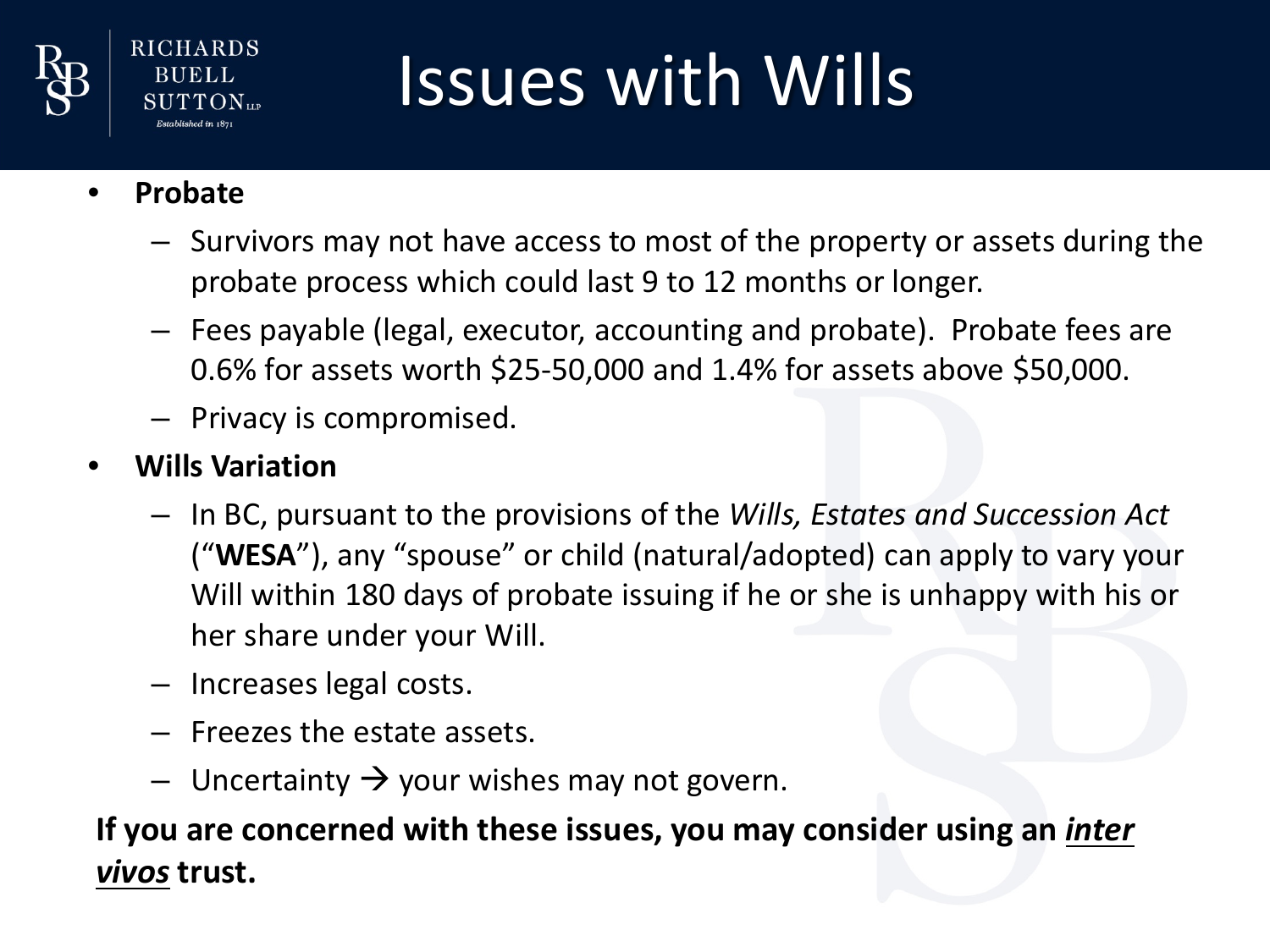

**RICHARDS** BUELI

### NUTS AND BOLTS: Alter Ego and Joint Partner Trusts

- *Inter vivos* **trusts** (i.e. trusts created in your lifetime)
- **Alter Ego Trust ("AET") vs. Joint Partner Trust ("JPT")**:
	- the same thing except that:
		- an AET is for the benefit of you alone
		- a JPT is for the benefit of you and your spouse until the last of you passes away
- **Requirements to create a JPT/AET**:
	- be 65+
	- be a Canadian resident
- **Tax notables**:
	- all *inter vivos* trusts are taxed at the highest marginal tax rate
	- no capital gains are payable on the transfer of assets to a JPT/AET
	- property transfer tax may apply to real estate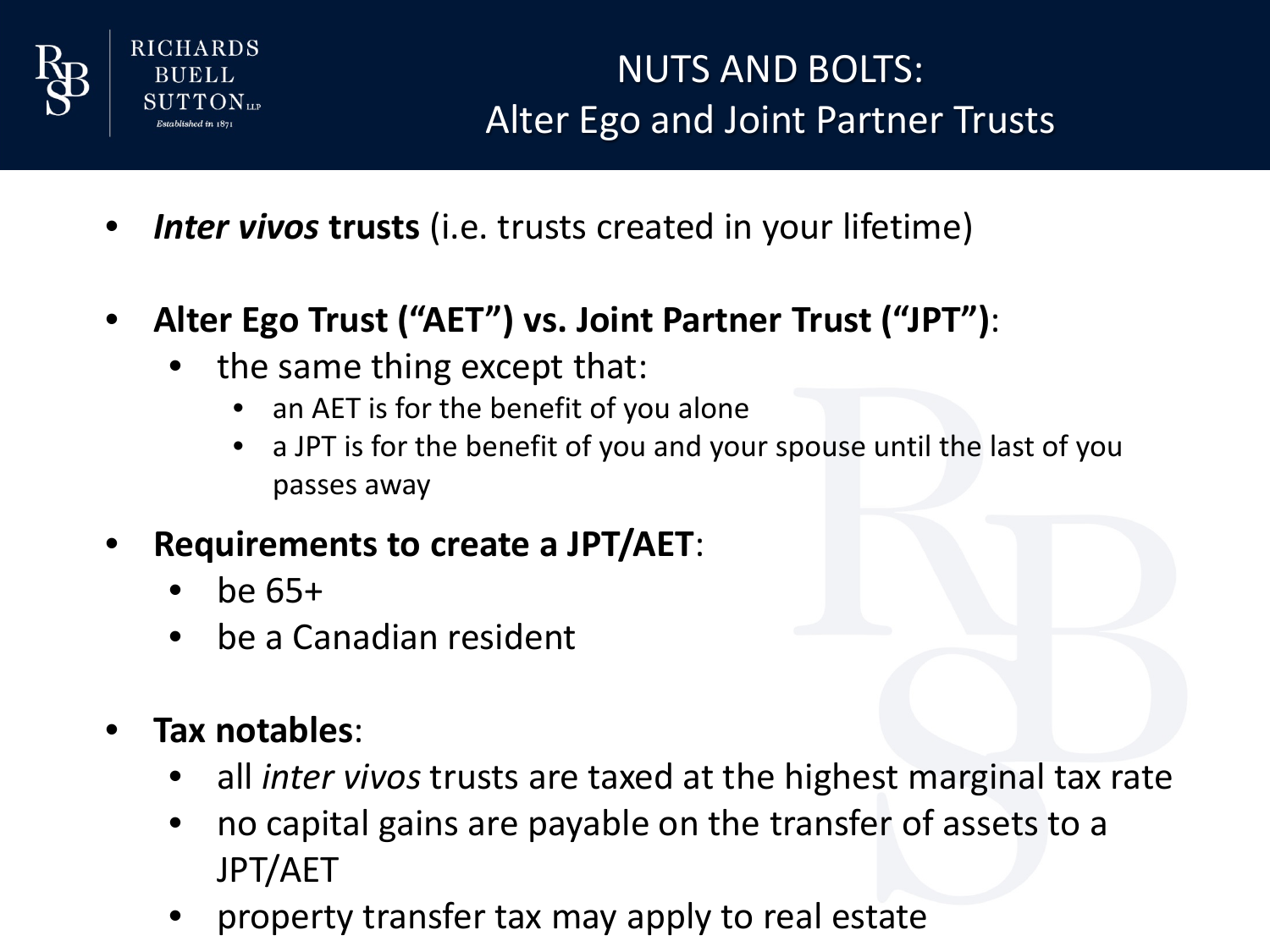

- **Income Payment Requirement**:
	- Income earned on the trust's assets during each year must be paid to you (AET) (or you and/or your spouse if a JPT)
- **Capital Distribution Requirement**:
	- Any capital paid out/used must only be used for the benefit of you (and your spouse if a JPT)
	- So, for example, if you want to give assets to a child:

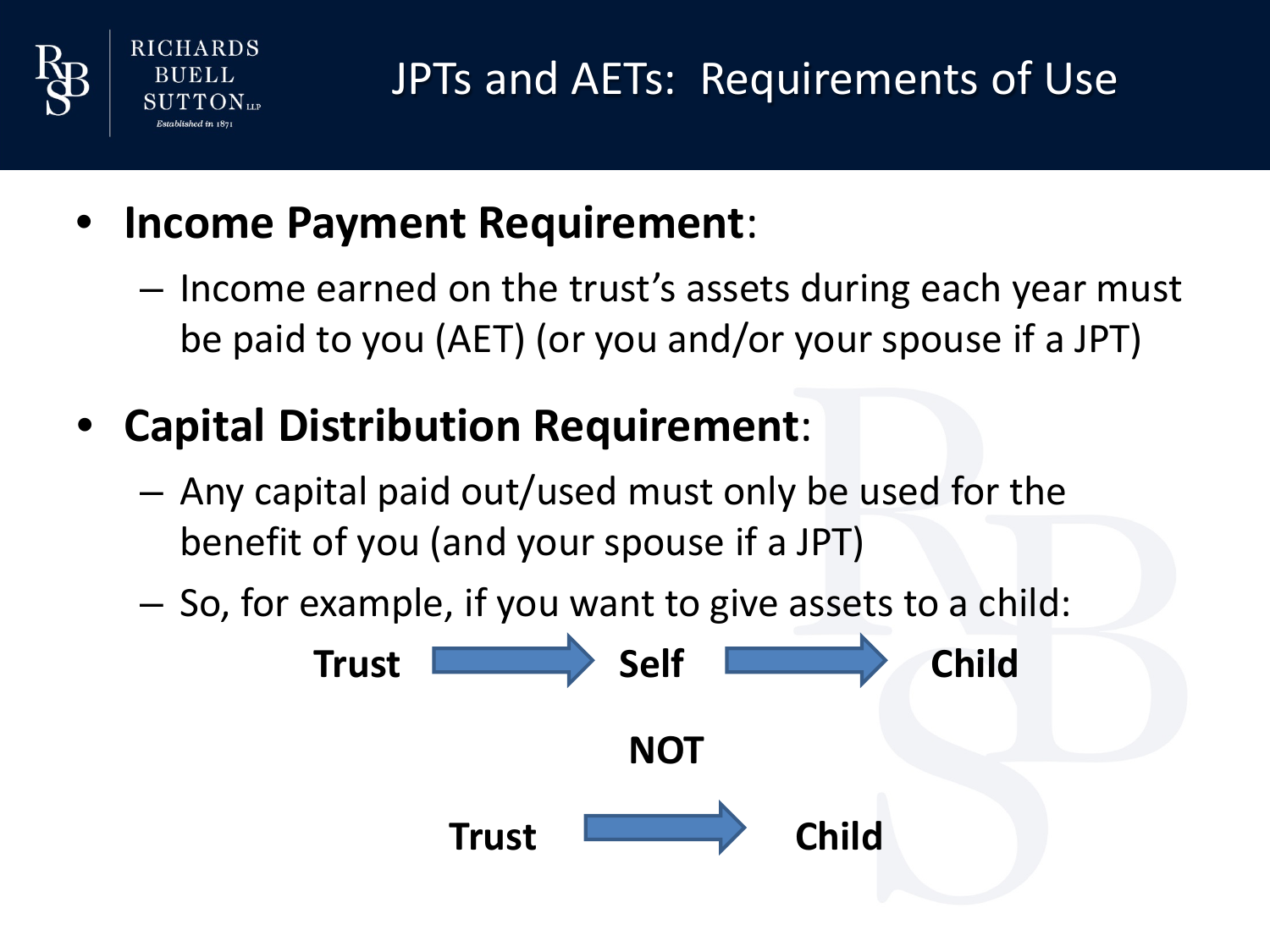

RICH

## JPTs and AETs: Will Substitutes

- **Distribution on Death**:
	- The trust will include terms on how the assets will be distributed when you (or you and your spouse if a JPT) pass, just as in a Will

### • **JPT/AET vs. a Will**:

- Assets in the JPT/AET are not subject to Wills Variation proceedings under WESA
- Assets in the JPT/AET are not subject to probate fees (1.4%)
- WESA's required holding period prior to distribution of assets does not apply
- A private matter (unlike the public probate process)
- Planning option where imminent incapability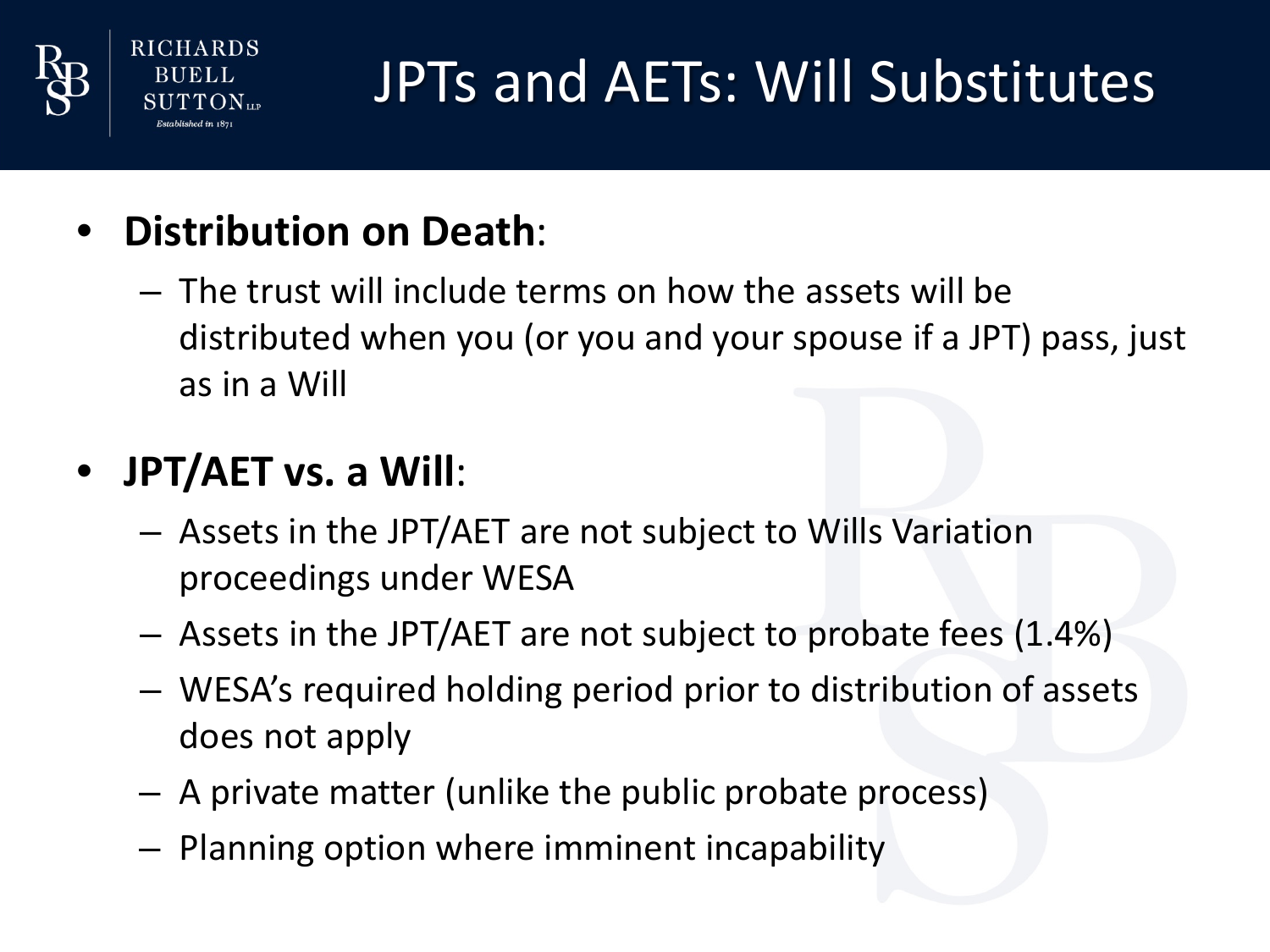

JPTs and AETs – Practice Tips

- If you are already in the highest tax bracket, no impact on annual tax rate
- Great tool if you are concerned about:
	- wills variation
	- $-$  probate fees (\$14,000 / \$1M of probated assets) the probate fee savings can often offset the set up and maintenance costs of the JPT/AET
- Can be an *over-solution* if:
	- no wills variation issue and the costs of setting it up and administering it exceed the probate fee savings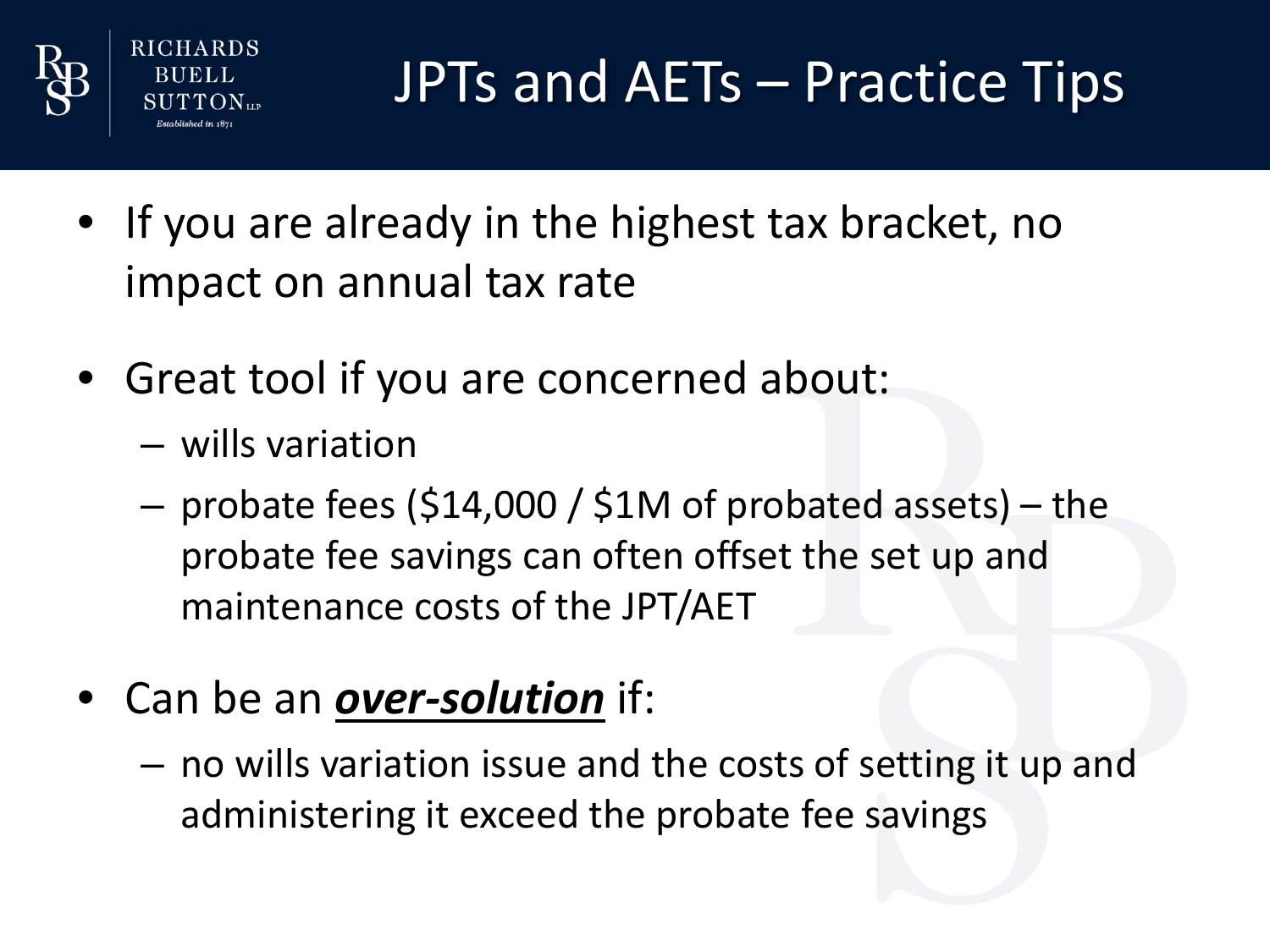

RICHARDS

## Family Trusts and Companies

- **Family Trust:** a form of *inter vivos* trust
- **Common Uses:** 
	- as the initial equity shareholder in a company to allow for income splitting and stacking of the capital gains exemption
	- in conjunction with business succession planning where the family trust becomes a shareholder later (more on this to follow)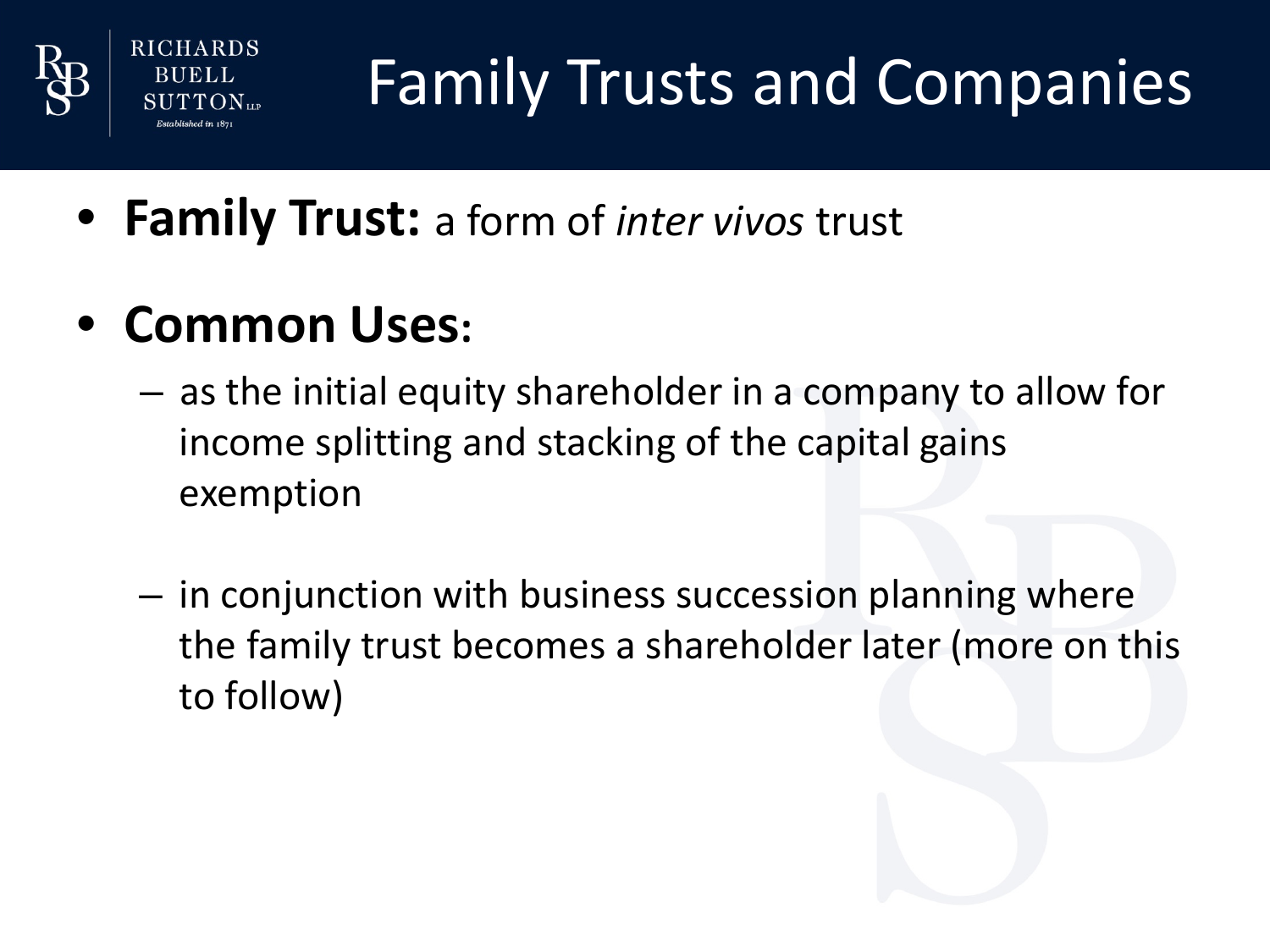

**RICHARDS BUELL SUTTON**LLP Established in 1871

## Incorporation: Two Basic Options

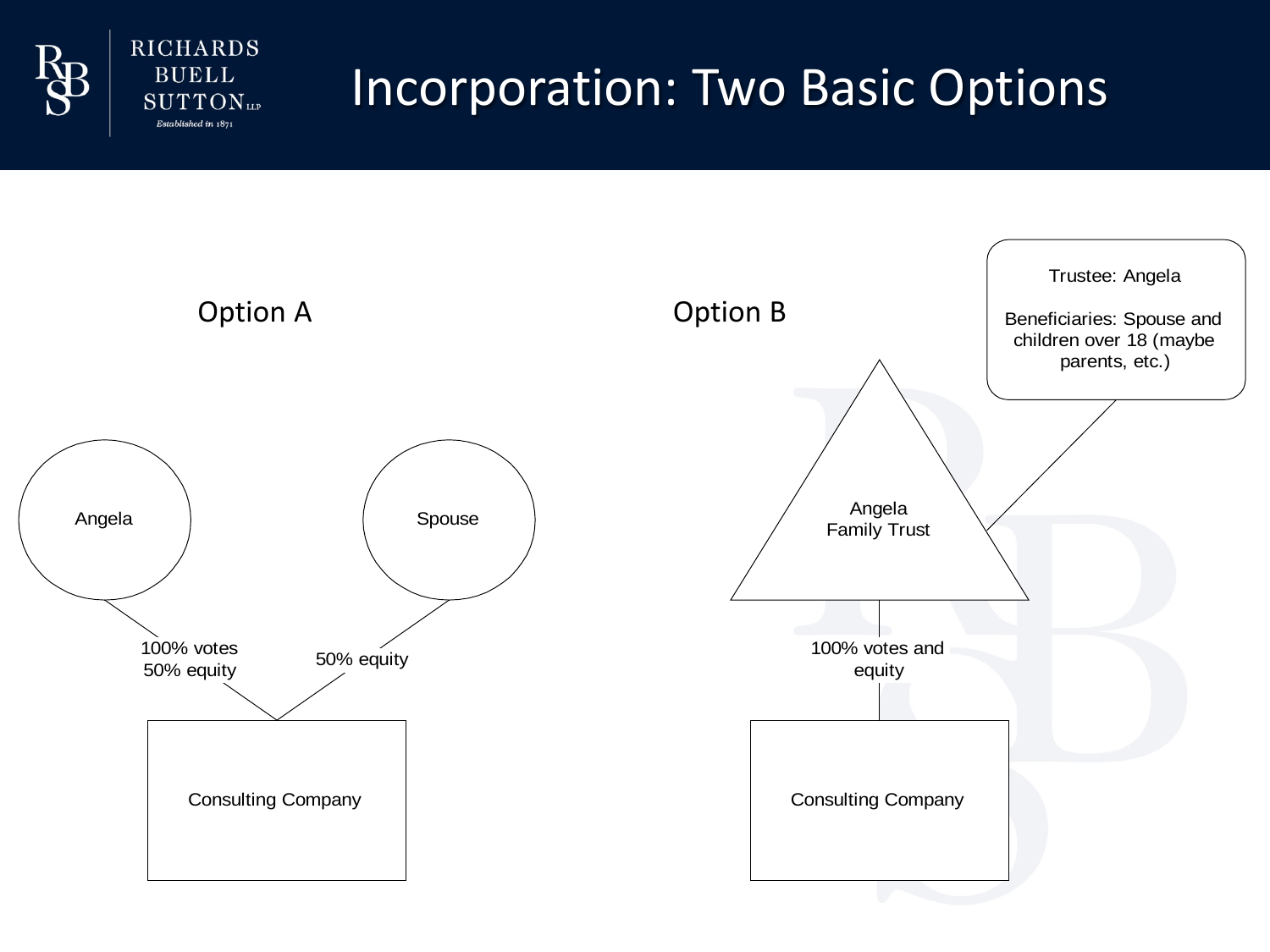

## **Discretionary Family Trusts as Shareholders**

### – **Benefits**:

**RICHARDS BUELL** 

- Income splitting amongst beneficiaries of trust (usually family members over 18 years of age or other companies)
- Retaining control as trustee
- Family law protection
- Creditor protection
- Probate fee management
- Wills variation management

#### – **Beware**:

- Attribution rules
- Costs of creating and administering
- 21 year lifecycle the "deemed disposition" rule
- **Americans**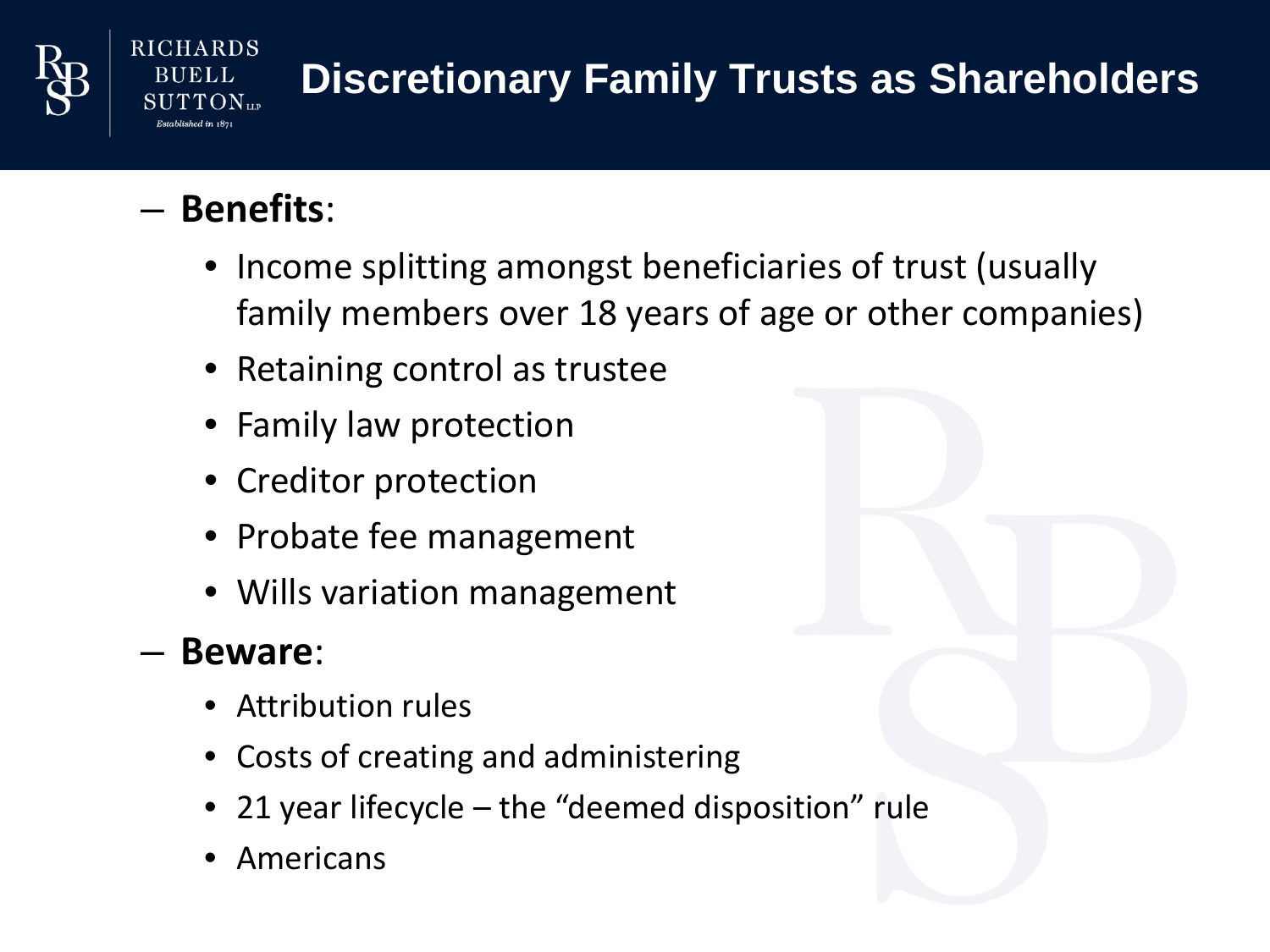

Freezing Existing Companies – Business Succession and Estate Planning

## • **Purpose**

RICHARDS

- Redirecting future growth
- Generational succession / employees becoming owners
- Capital gains and probate fee planning

### • **Freeze**

- 'Freezing' current value of a company by exchanging the current common shares for preferred shares with the equivalent fair market value
- Allows new key people (next generation, family trust, employees, etc.) to buy shares for nominal value that will hold future growth

## • **Wasting Freeze**

– Redeeming those preferred shares over time so that there are no/nominal shares personally owned on death – and therefore – no/nominal value on which capital gains can be taxed on death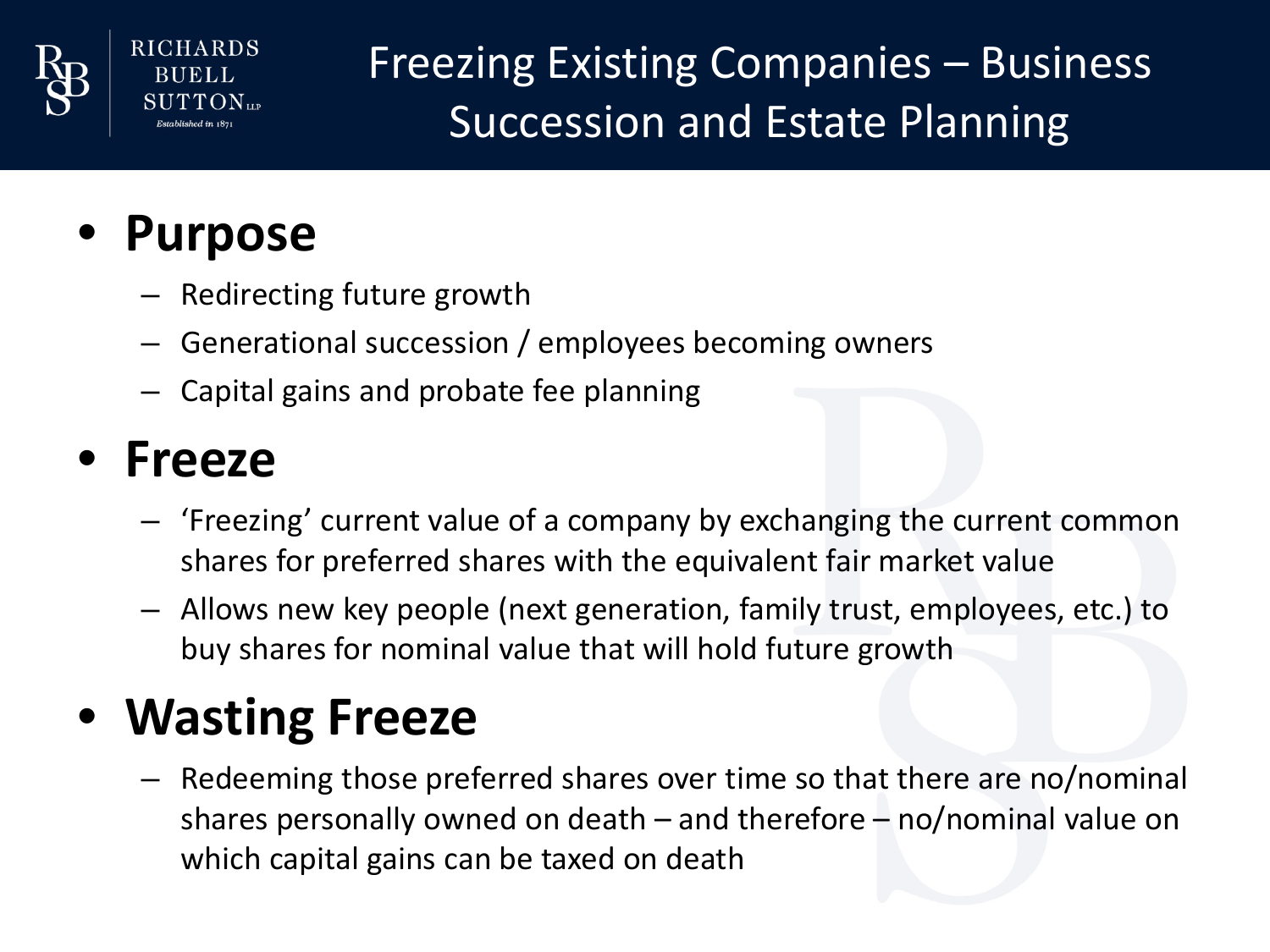



## Freeze: Basic Example

#### **Existing**



#### **Step 1: Freeze**

![](_page_13_Figure_6.jpeg)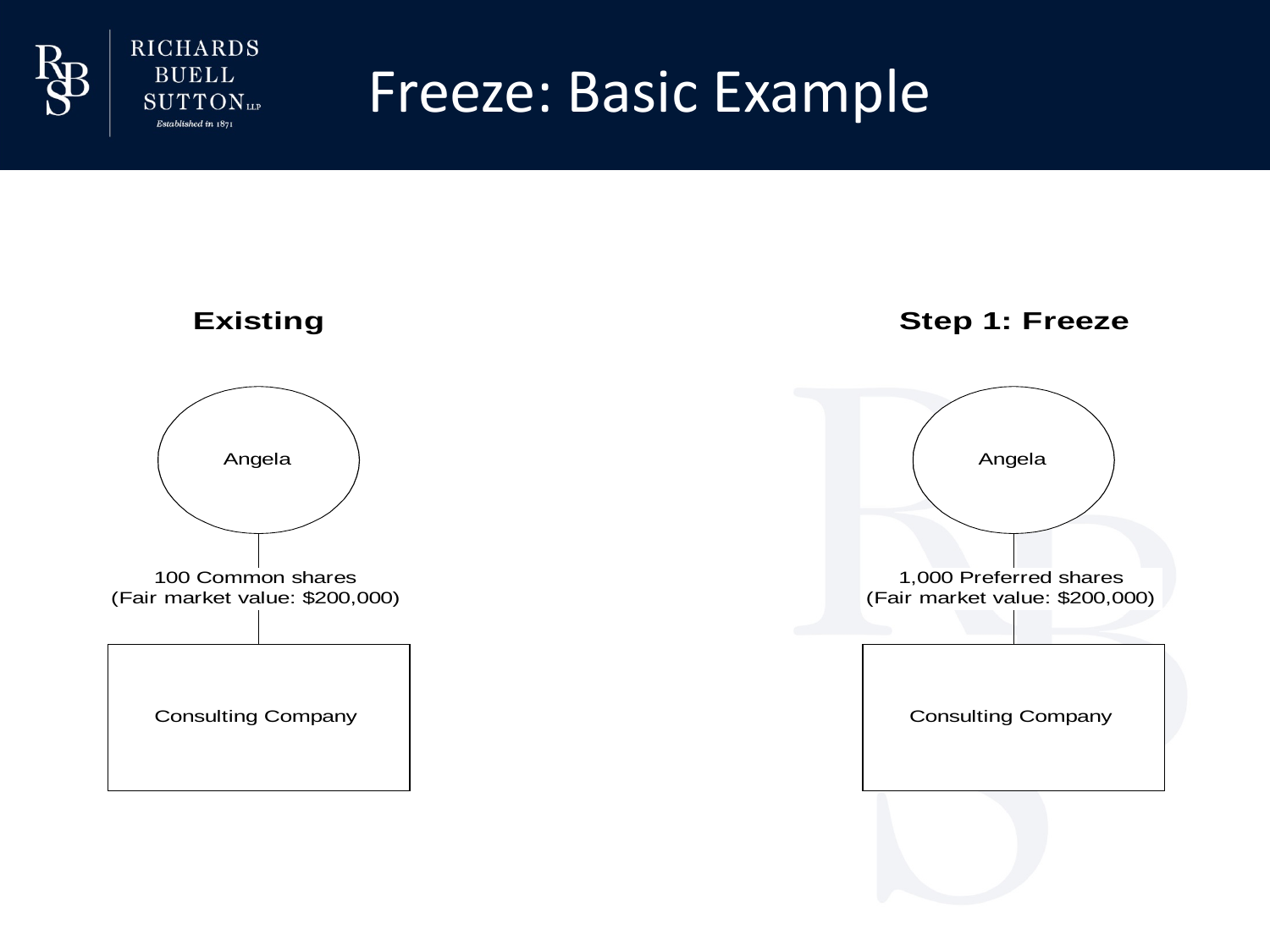![](_page_14_Picture_0.jpeg)

**RICHARDS BUELL SUTTON**LLP Established in 1871

### Freeze: Basic Example

![](_page_14_Figure_2.jpeg)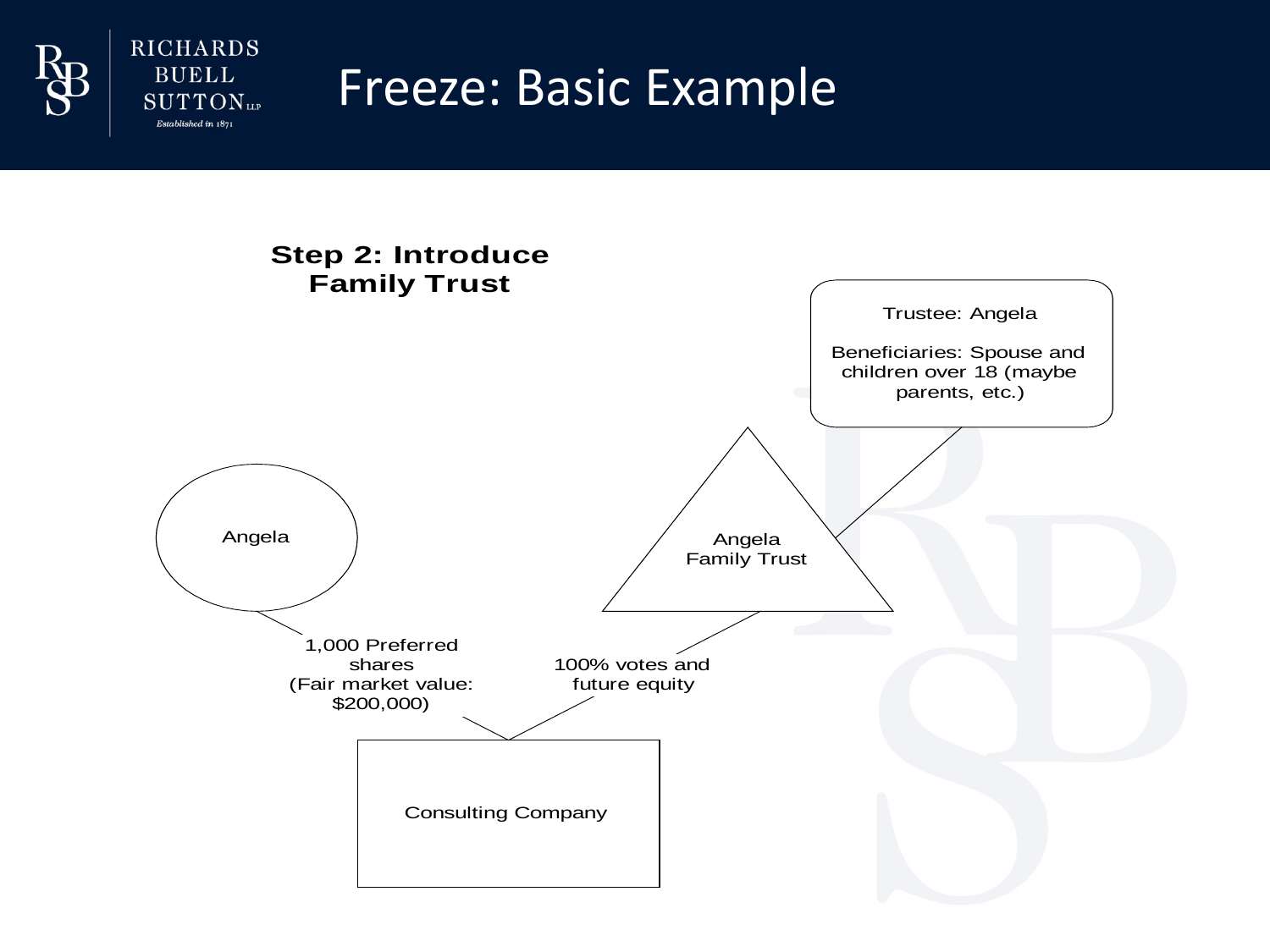![](_page_15_Picture_0.jpeg)

**RICHARDS BUELL**  $SUTTON$ <sub>LLP</sub> Established in 1871

700 – 401 West Georgia Street Vancouver, BC Canada V6B 5A1 www.rbs.ca

#### For further information and inquiries contact:

#### **Angela M. Spanjers\*, Partner** *\*Law Corporation* **604.661.9242 aspanjers@rbs.ca**